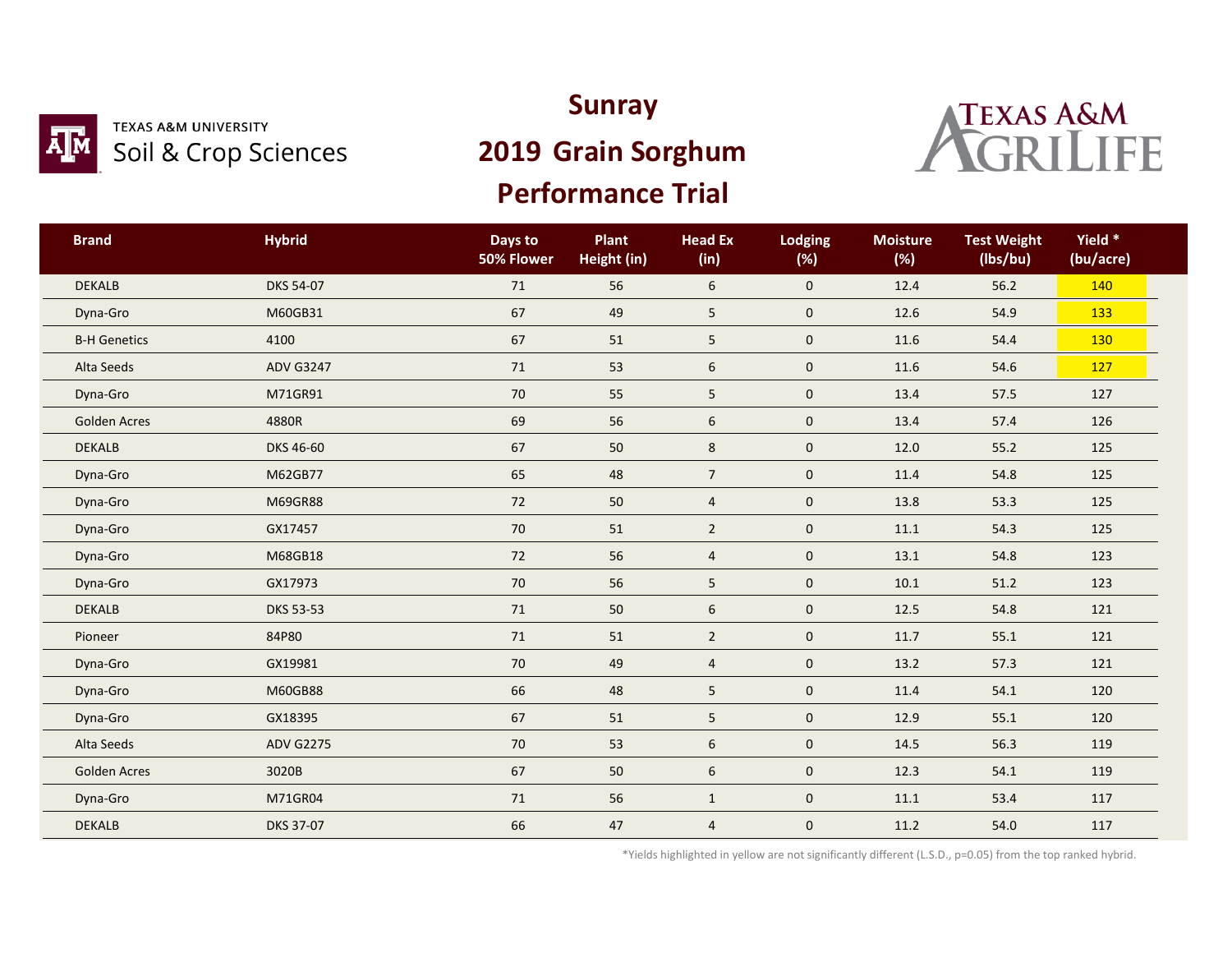

#### **TEXAS A&M UNIVERSITY** Soil & Crop Sciences

### **Sunray**

# **2019 Grain Sorghum**

### **Performance Trial**



| <b>Brand</b>                | <b>Hybrid</b>    | Days to<br>50% Flower | <b>Plant</b><br>Height (in) | <b>Head Ex</b><br>(in) | <b>Lodging</b><br>(%) | <b>Moisture</b><br>(%) | <b>Test Weight</b><br>(lbs/bu) | Yield *<br>(bu/acre) |  |
|-----------------------------|------------------|-----------------------|-----------------------------|------------------------|-----------------------|------------------------|--------------------------------|----------------------|--|
| <b>Sorghum Partners</b>     | SP74M21          | 72                    | 50                          | 6                      | $\mathbf 0$           | 11.6                   | 53.9                           | 116                  |  |
| Alta Seeds                  | <b>ADV G2106</b> | 67                    | 48                          | 5                      | $\mathbf 0$           | 11.6                   | 54.8                           | 116                  |  |
| Dyna-Gro                    | M69GB38          | 70                    | 54                          | $\overline{7}$         | $\mathbf 0$           | 11.8                   | 53.9                           | 115                  |  |
| Texas A&M AgriLife Research | ATx2752xRTx2783  | 72                    | 55                          | $\overline{2}$         | $\mathbf 0$           | 12.1                   | 54.3                           | 113                  |  |
| <b>REV</b>                  | 9620             | 72                    | 55                          | 5                      | $\mathbf 0$           | 12.5                   | 52.6                           | 112                  |  |
| <b>DEKALB</b>               | <b>DKS 38-16</b> | 66                    | 50                          | 6                      | $\mathbf 0$           | 11.3                   | 54.9                           | 110                  |  |
| Dyna-Gro                    | M74GB17          | 70                    | 53                          | 4                      | $\mathbf 0$           | 11.8                   | 53.7                           | 108                  |  |
| <b>DEKALB</b>               | DKS 51-01        | 68                    | 52                          | 6                      | $\mathbf 0$           | 10.2                   | 54.4                           | 103                  |  |
| <b>REV</b>                  | 9924             | 73                    | 56                          | 3                      | $\mathbf 0$           | 10.4                   | 51.9                           | 101                  |  |
| Texas A&M AgriLife Research | ATx2752xRTx430   | 71                    | 49                          | 3                      | $\mathbf 0$           | 11.8                   | 53.4                           | 101                  |  |
| Texas A&M AgriLife Research | ATx378xRTx430    | 69                    | 58                          | 4                      | $\mathbf 0$           | 11.3                   | 52.7                           | 100                  |  |
| Texas A&M AgriLife Research | ATx631xRTx436    | 72                    | 56                          | 5                      | $\mathbf 0$           | 13.3                   | 53.1                           | 87                   |  |